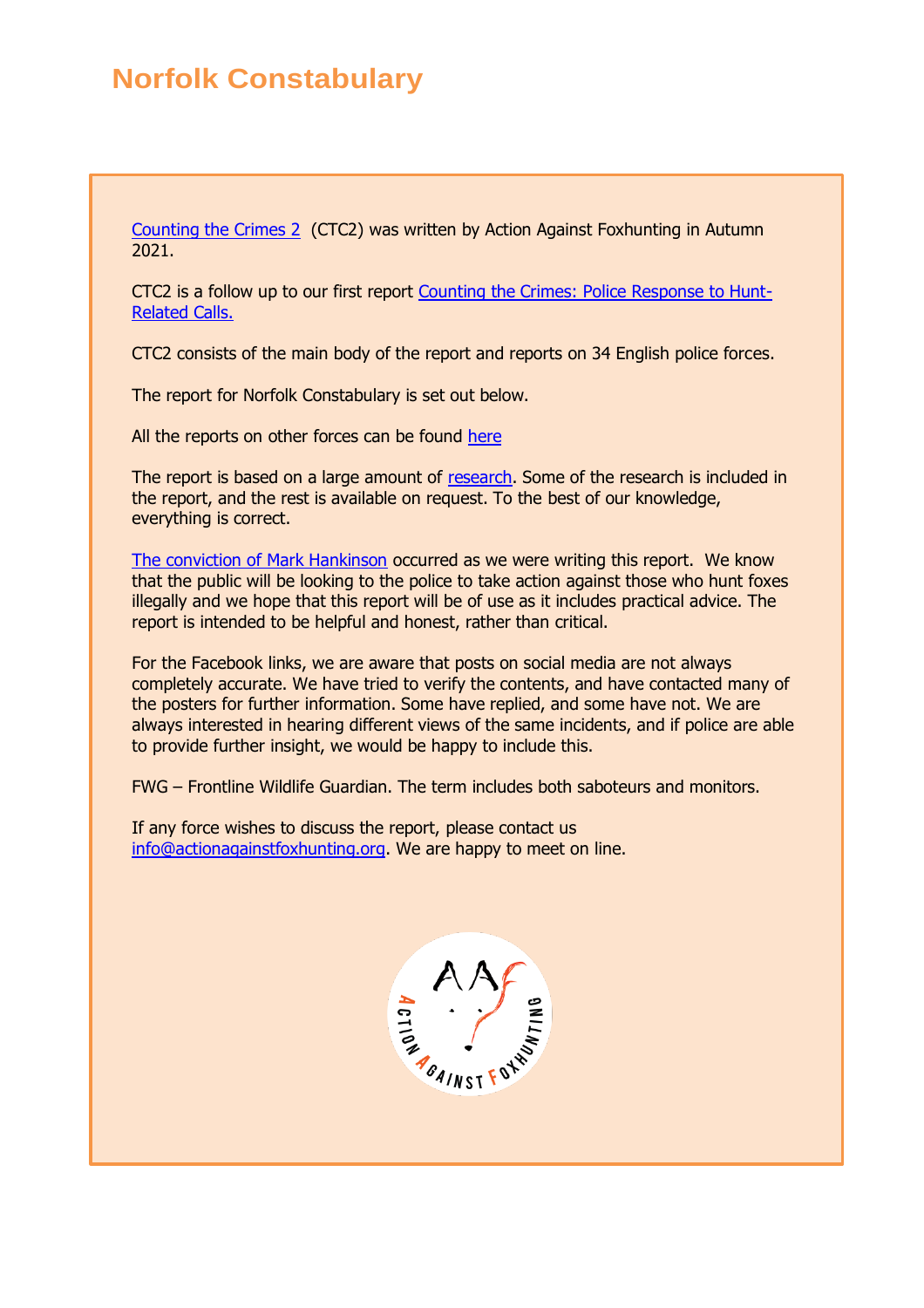# **How did the force respond to CTC?**

- ✓ One email
- Exchange of emails
- ✓ Meeting
- No response at all

#### **For Email response - was the response detailed?**

- ✓ Yes
- No

#### **How do you rate the response?**

| 1 2 3 4 5 |  |  |
|-----------|--|--|
|           |  |  |

# **Why have you given this rating?**

The response was well-researched and thorough. It also showed a willingness for Norfolk Police to engage with us, and other FWGs

# **Were there follow up emails and did the force reply?**

- ✓ Yes
- No

#### **For the forces who met with us, how do you rate this response?**

# 1 2 3 4 5 − − − ✓ −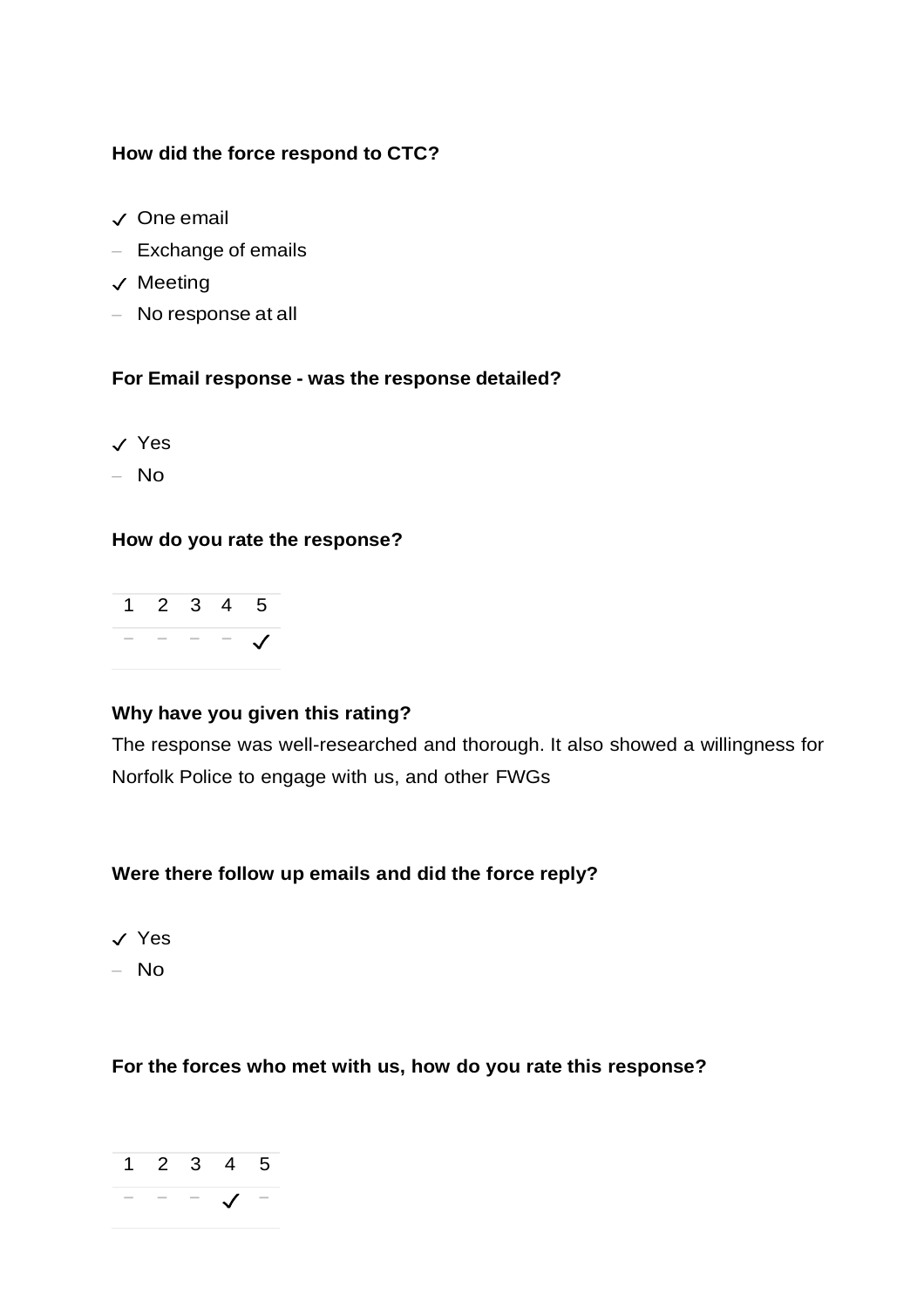# **Why have you given this response?**

The meeting was attended by the Chief Inspector, the inspector responsible for the Rural Crime Teams, a WCO and a Beat Manager. The range of officers who attended made the meeting useful. We appreciated the time spent with us. However, the force has some issues with hunting.

# **For the forces who met with us, how open were they?**

1 2 3 4 5 − − − ✓ −

# **For the forces who met with us, how useful was the meeting?**

|  | 2 3 4 5 |                  |  |
|--|---------|------------------|--|
|  |         | $\hspace{0.1mm}$ |  |

# **Why have you given this response?**

The Norfolk officers were open to discussions. We were happy with the force's willingness to talk to FWGs. We would also like to see an intention to improve the response to illegal hunting. Norfolk does have problems with (possibly unconscious) bias among its officers. FWG groups feel targeted, particularly with road traffic issues. Norfolk police rarely challenge any of the hunts.

The meeting was useful although the police were arguably more feeding back their views rather than openly taking on board what AAF and the FWG present were saying

# **How willing was this force to take on board what we were saying?**

1 2 3 4 5 − − − ✓ −

# **Why have you given this response?**

Norfolk Police were keen to talk. The unconscious bias among their officers must be addressed. They have included illegal hunting in their online Rural Policing Strategy.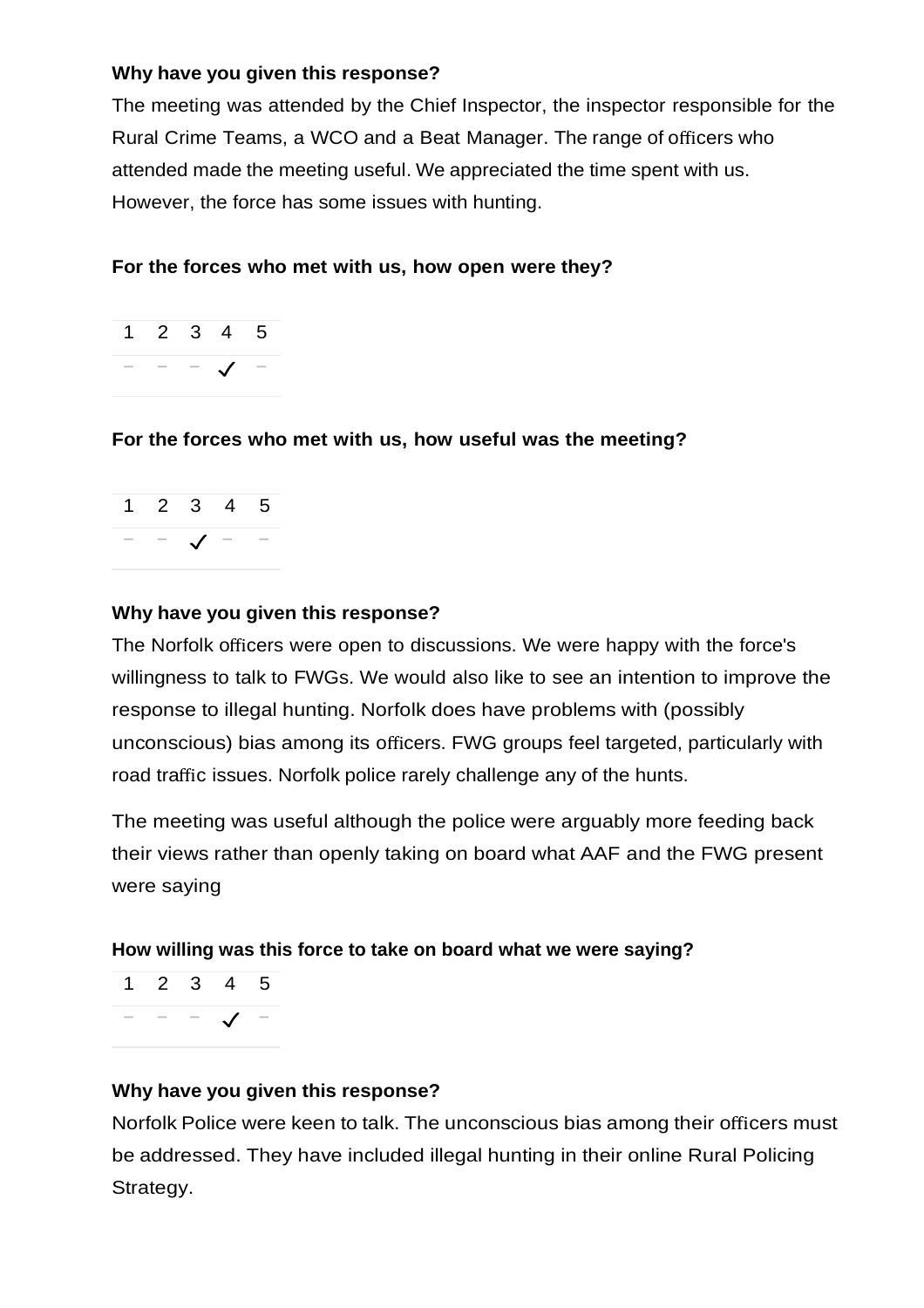**Has this force taken any actual steps to improve their relationship with FWGs?**

- ✓ Yes
- No
- Other

#### **What steps have they taken?**

An FWG attended the meeting with us and the force hopes to continue engaging with him.

# **Does this force have an aide memoire or any guide to policing illegal hunting?**

- Yes
- ✓ No

#### **How well trained are the police in this force?**

|  | 2 3 4 5 |  |
|--|---------|--|
|  |         |  |

# **Why have you given this response?**

All student Norfolk officers have some training on wildlife crime. However, there are only 10 WCOs in this large rural area and theirexpertise must be stretched very thinly. Hare hunting is a particular issue in the county with three harrier packs to consider.

Norfolk police say training is important but did not acknowledge that any more training was needed. This is despite the force as a whole apparently not taking on board that illegal foxing is the norm (as opposed to trail hunting). Also various other incidents of what appear to be a lack of knowledge in detailed logs provided by FGWs (not recognising that a 'trail 'being laid involved a cloth not touching the ground. Not realising that holding up FWGs and allowing the hunt to continue was giving them a head start to hunt etc).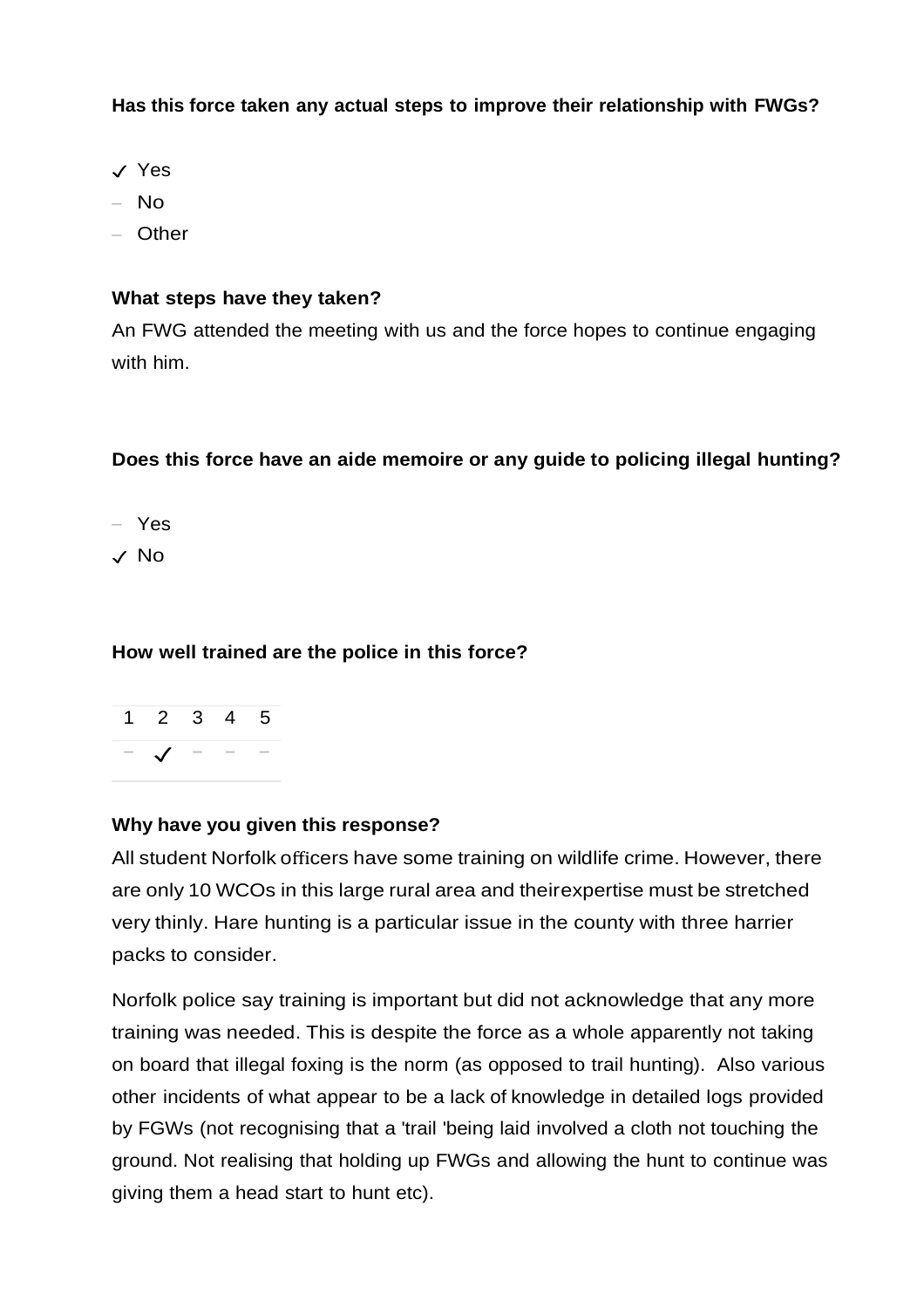# **How do you rate this force's behaviour in the field with regard to illegal foxhunting and incidents involvingFWGs?**

- Always appear biased
- Usually appear biased
- ✓ Sometimes appear biased
- Rarely appear biased
- Never appear biased

#### **Why have you given this response?**

FWGs have provided detailed accounts of police stopping and questioning them and their vehicles but allowing the hunt to continue in vehicles untaxed/uninsured/no MOT at that moment in time. In a case where a monitor's vehicle was hit by an uninsured horse box, police bungling led to the case being time expired. An ex-Norfolk police officer is master of the Dunstan Harriers.

**Looking at the response to our FOI asking about police systems and organisation with regard to foxhunting, how do you rate their ability to take action on illegal foxhunting?**

1 2 3 4 5 − − ✓ − −

#### **Why have you given this rating?**

Operation Randal (the police operation relating to rural crime) is high-profile and appears to be well-organised. However, the size of the county and the evasiveness of the hunts indicate that without proactive policing (for example using a drone), the chance of the police being able to take action is slim.

The police should realise that holding up FWGs and allowing the hunt to continue is giving them a head start to hunt. Officers should at least ask the hunt for alleged trail maps/layers/scent (as in NPCC guidelines). They rely heavily on individual officers not showing unconscious bias even if they shoot or hunt. They say that it is for the officer to decide whether there is a conflict.

#### **Do you think the force focuses too heavily on public order as opposed to**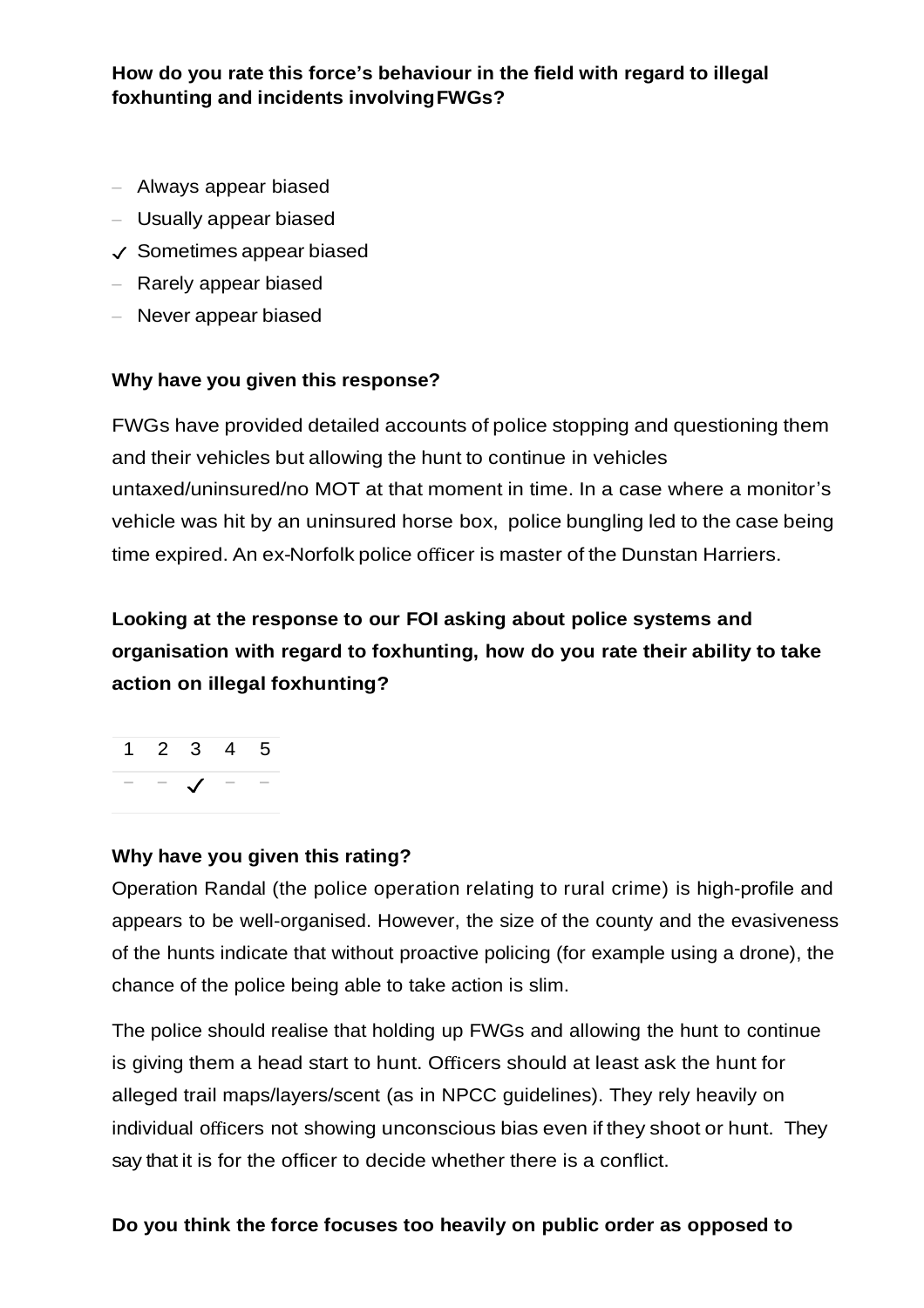# **dealing with illegal foxhunting?**

- No
- ✓ Norfolk Police stop FWGs vehicles rather than questioning the hunt about their activities.

#### **Overall, how do you rate this force?**

**Take into account willingness to engage with AAF, willingness to engage with FWGs, actions in the field etc.**

|  | 1 2 3 4 5       |  |
|--|-----------------|--|
|  | $\mathcal{L}$ - |  |

#### **Any other comments?**

After the leaked webinars and the conviction of Mark Hankinson, Norfolk Police must know that hunts are breaking the law on a regular basis. The hunts do not, and never have, consented to the Hunting Act. The force engages with the hunt, but it is not clear to what end. There is no apparent change in the hunts' behaviour, despite the engagement. The force need to recognise the scale of the law-breaking and take action proactively.

#### **In the opinion of AAF, how can the force improve?**

FWGs are a potential resource for police and should be viewed as such.

All officers would benefit from a much greater understanding of the issues surrounding illegal hunting and the motivations of FWGs. We have created three helpful documents:

[Practical Advice for All Officers](https://www.actionagainstfoxhunting.org/wp-content/uploads/2021/11/B-1411-Practical-Advice-for-all-Police-Forces.pdf) – this includes training advice [A Field Guide for Officers](https://www.actionagainstfoxhunting.org/wp-content/uploads/2021/11/A-1411-FIELD-GUIDE-ILLEGAL-FOXHUNTING.pdf) – to use if they are called to a hunt A Study - [Why sabs and monitors are not protesters.](https://www.actionagainstfoxhunting.org/wp-content/uploads/2021/11/A-1411-Why-sabs-and-monitors-arent-protesters.pdf) – an insight FWG organisations.

# **Hit Reports and Media Reports mentioning Norfolk Police and Hunting**

<https://www.facebook.com/nshuntsabs/posts/3529784860375554>